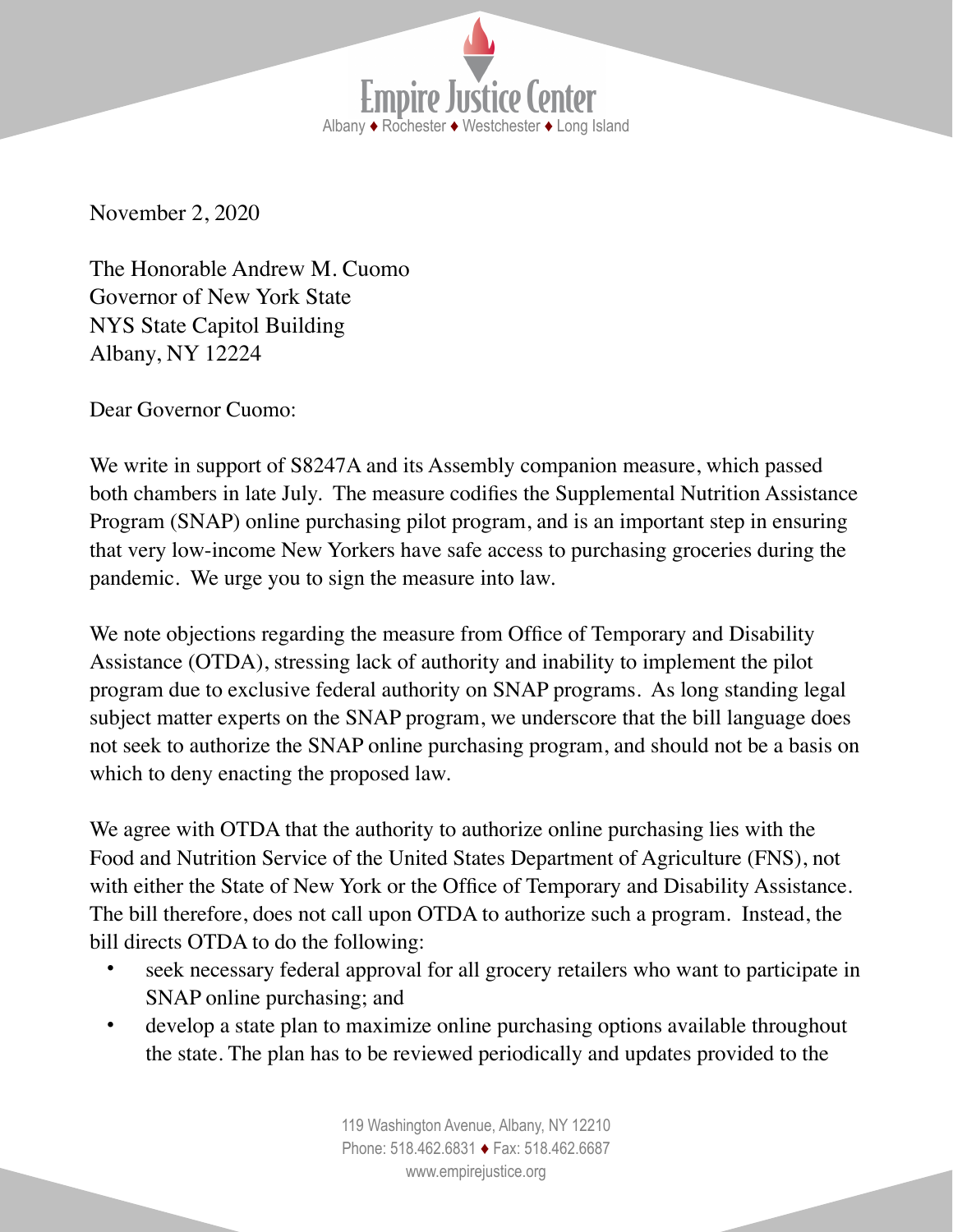governor and legislature about how OTDA is looking to expand fresh food purchasing options;

• seek any waivers from FNS that would be necessary to carry out the plan, pursuant to federal law and regulation.

We also agree with OTDA's assertion that SNAP online retailers can and do work directly with FNS for authorization to participate in the online purchasing program. However, the existing collaboration does not alter the other two provisions in the bill directing OTDA to maximize online purchasing options throughout the state.

Separate from the issue of retailer authorization, the bill directs OTDA to look for ways to expand and maximize food buying options available online to New Yorkers and, where the steps might require a waiver to enact such an expansion, to apply for such waiver from FNS. OTDA is not strictly constrained by the actions that FNS does or does not take, nor is the agency penalized should FNS fail to act on a waiver or approve it. Simply, the bill directs OTDA to work on making food purchasing more technologically accessible in New York at a time when this is a critical health issue, including the devastation brought on by the Covid-19 pandemic.

For example, OTDA could look at a range of expansion options as other states have done. In the state of Pennsylvania, SNAP approved retailers have made remote shopping available to SNAP recipients who use the store's shopping application and select to pick up their groceries. When the SNAP recipient arrives to pick up the grocery purchase, they may use their standard electronic benefits card curbside — through a wireless points of sale that is linked to the store's network. Because SNAP benefits cannot be used to authorize delivery charges, this type of modification would be one way to expand online options in New York without relying only on the federal government to approve new retailers who may not have the required infrastructure to alter their card scanning.

Another helpful way to expand online grocery access is for OTDA to provide information on its webpages and in its informational materials about store participation in the SNAP online purchasing program, and limitations that may apply. Providing such information would be helpful to hundreds of thousands of food insecure New Yorkers, particularly for elderly persons or those with underlying medical concerns who need to limit their exposure to others.